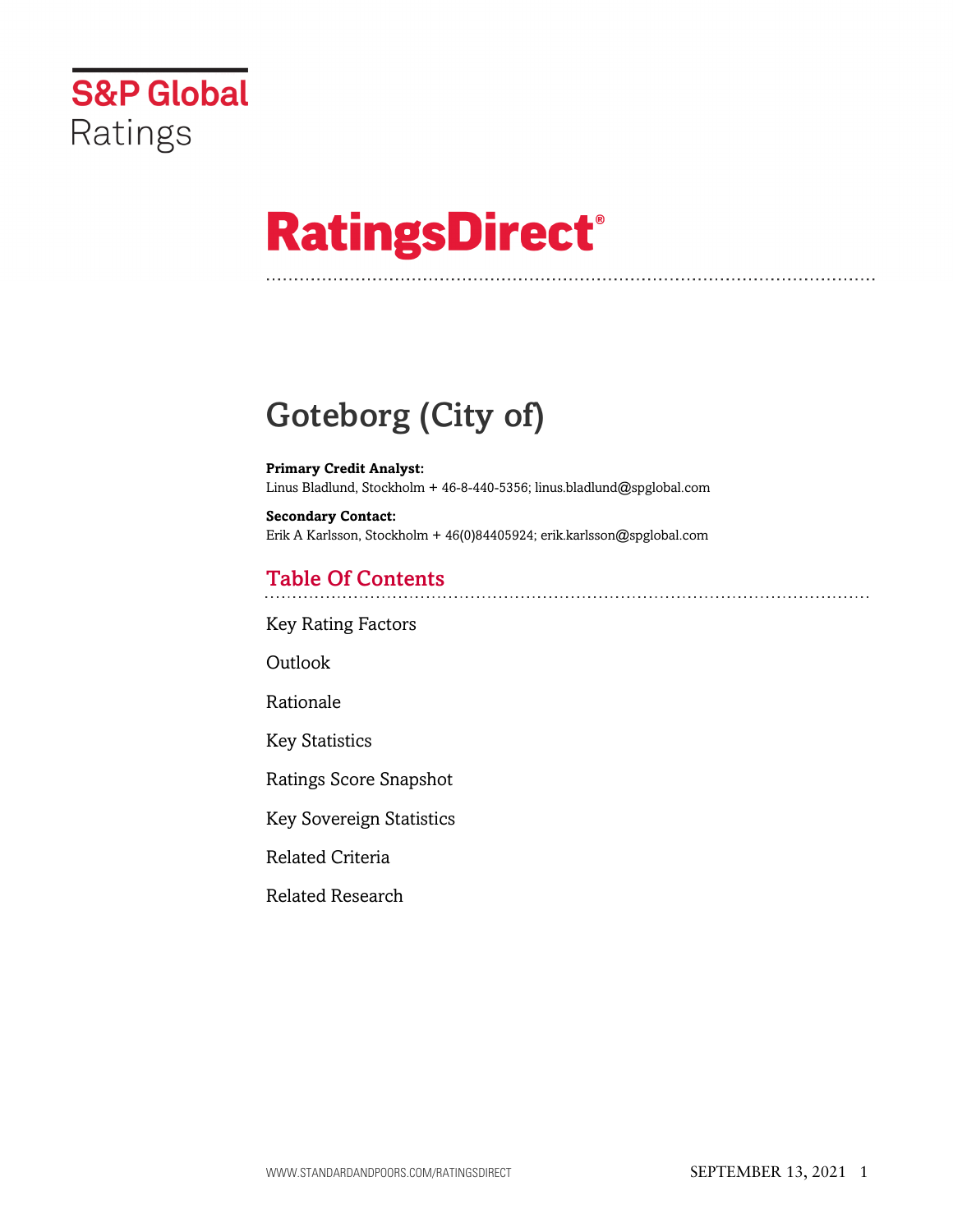## Goteborg (City of)

This report does not constitute a rating action.

## <span id="page-1-0"></span>Key Rating Factors

#### Issuer Credit Rating

AA+/Stable/A-1+ *Nordic Regional Scale* --/--/K-1

| <b>Credit context and assumptions</b>                                                                                                                                                                                                                  | <b>Base-case expectations</b>                                                                                                                                                                                                                                                                                  |  |
|--------------------------------------------------------------------------------------------------------------------------------------------------------------------------------------------------------------------------------------------------------|----------------------------------------------------------------------------------------------------------------------------------------------------------------------------------------------------------------------------------------------------------------------------------------------------------------|--|
| The local parliamentary situation remains fragmented,<br>characterized by give-and-take politics.<br>• The ruling coalition only holds 30% of local<br>parliament seats, complicating the implementation<br>of policy reforms and efficiency measures. | Continued central government support will mitigate<br>pressure on operating performance through 2023.<br>• Stronger tax revenue growth, driven by improved<br>labor market fundamentals, will boost the city's<br>performance metrics throughout the forecast period.                                          |  |
| One dividing issue concerns the city's dividends<br>from the company sector, since the minority<br>government lacks support to reduce these to a more<br>sustainable level.                                                                            | • That said, the city's and company sector's<br>investment needs will remain high, leading to a<br>steady debt build-up.<br>• Despite high capital expenditure (capex), S&P<br>Global Ratings expects the city will remain<br>committed to its financial policies and uphold the<br>strong liquidity position. |  |

## <span id="page-1-1"></span>Outlook

The stable outlook reflects our expectation that Göteborg, despite the challenging parliamentary situation and financial hurdles triggered by the COVID-19 pandemic, will maintain its sound financial position and post relatively stable operating results through 2023. We expect management will uphold budgetary discipline and remain committed to its conservative financial policies. Furthermore, despite high investment needs in the coming years caused by the city's expanding population, we expect Göteborg's experienced treasury will limit debt accumulation and adhere to its internal policies.

#### Downside scenario

We could consider lowering the ratings if a negative budgetary trajectory led to deficits after capital accounts structurally above 10% of total revenue, or the debt burden expanded beyond our base-case expectations.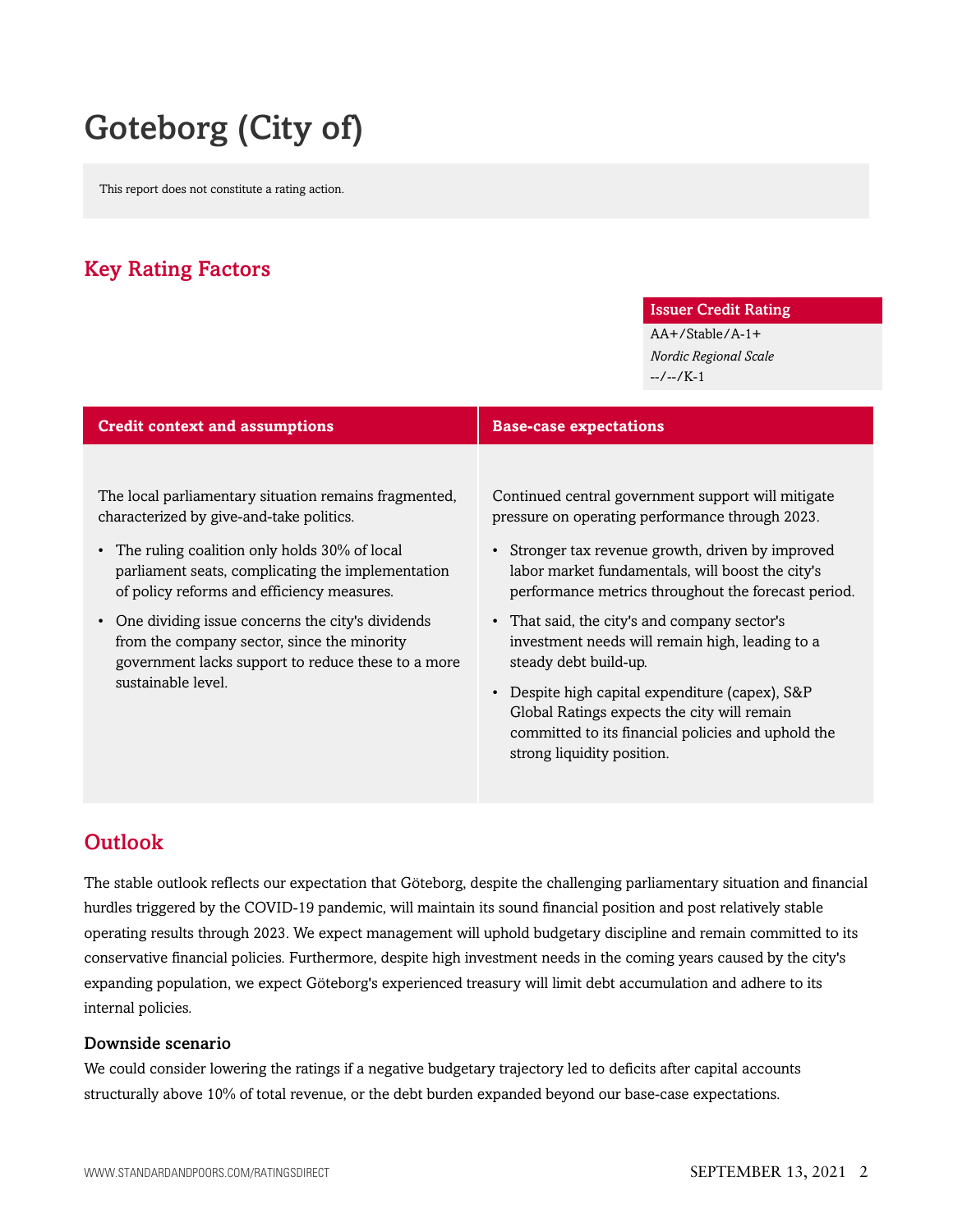Furthermore, we could take a negative rating action if medium-term systemic support to the local and regional government (LRG) sector proves insufficient.

#### Upside scenario

We could raise the ratings if a higher degree of political consensus, with Göteborg maintaining tighter control over expenditure, leads to structurally improved operating margins at above 5% of revenue. In this scenario, we also expect the city's debt burden would decrease owing to stronger cash flow generation.

### <span id="page-2-0"></span>Rationale

We expect Göteborg's operating performance will remain relatively stable through 2023, owing to continued central government support and stronger tax revenue growth from improved labor market fundamentals in Sweden. However, like other LRGs in Sweden, Göteborg faces demographic challenges, driven partly by an unfavorable old-age dependency ratio, which will spur expenditure growth in the coming years. Also, the city's political situation remains challenging due to the fragmented parliament governed by a minority government. Because of Göteborg's high investment needs in the coming years, we expect debt will increase through 2023, although the lion's share will be on-lent to financially strong subsidiaries, in particular the housing company.

#### The fragmented parliamentary situation remains, while sector-wide risks could pressure credit quality

The political situation remains challenging in Göteborg as the ruling center-right coalition holds only 30% of local parliament seats. The fragmented parliamentary situation has resulted in give-and-take politics, since the ruling coalition has been unable to proceed with all its priorities. This became evident during the budgeting process in November 2019, when the opposition voted against the coalition's proposed budget, pointing to exorbitant efficiency measures proposed for the educational department. We believe this incident pointed to the political leadership's lack of support to implement necessary policy reforms to contain the city's spending and debt burden. On the other hand, we consider the civil servant team highly experienced, especially that in charge of the treasury department.

We consider the institutional framework in Sweden to be extremely predictable and supportive. In our view, the framework displays a high degree of stability, and the LRG sector's revenue and expenditure management are based on a far-reaching equalization system and tax autonomy. Furthermore, the central government's swift response to the COVID-19 pandemic, partly through the distribution of general grants to the sector, supports our view.

However, before the COVID-19 pandemic, the sector's budgetary performance had structurally deteriorated due to increasing expenditure, accentuated by central government policymaking, insufficient compensation mechanisms, and LRGs' inadequate countermeasures. Furthermore, how the central government aims to address the sector's demographic challenges, and to what extent it should provide financial support, are unclear. Consequently, we assess the institutional framework trend as weakening.

Göteborg benefits from Sweden's strong economic position, demonstrated by our national GDP per capita forecast of about \$60,800 in 2021. Göteborg is Sweden's second-largest city and, as an industrial and regional center, a hub for international trade. Its employment structure and socioeconomic profile are roughly on par with national levels.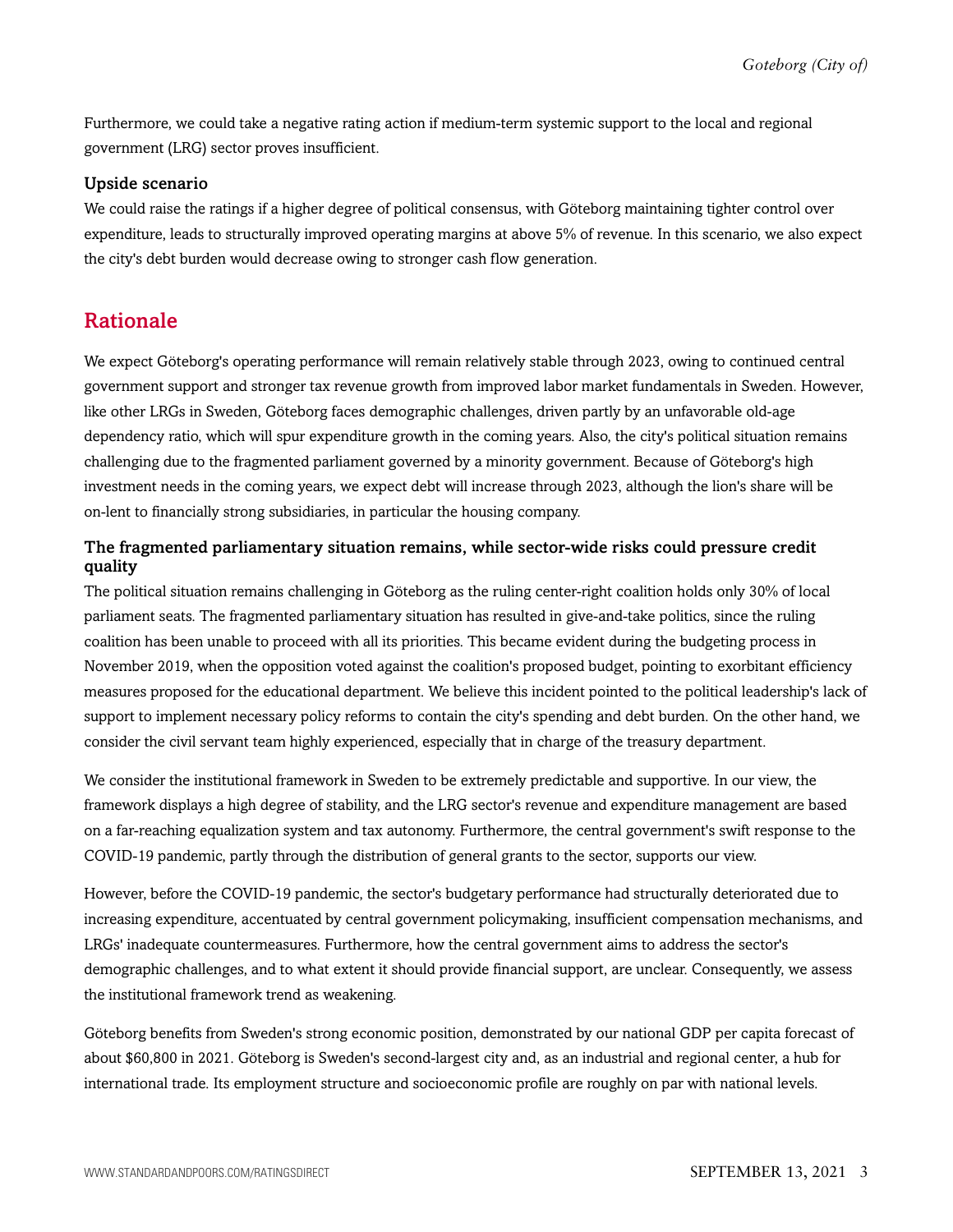#### Stronger tax revenue growth will mitigate pressure on the city's performance metrics, but debt continues to rise

In line with the Swedish LRG sector as a whole, Göteborg posted an abnormally strong operating result in 2020 due to the extensive central government support distributed in light of the COVID-19 pandemic. In 2021-2023, we expect lingering effects from the pandemic and gradually decreasing extraordinary government support will translate into more normal performance metrics compared with the inflated result in 2020. However, a relatively large share of the government grants announced last year were made permanent, and additional support to the elderly care sector was announced as part of the 2021 Budget Bill. In addition, following positive developments in the Swedish labor market, we expect stronger tax-revenue growth in the coming years compared with six months ago. However, given the city's upcoming challenges, including demographic issues, we expect Göteborg's operating balance margins will remain below 5% on a structural basis.

In our view, the relatively large dividends Göteborg has extracted from its company sector are unsustainable, since they could impair government-related entities' (GREs') financial stability. The ruling coalition's ambition is to structurally reduce dividends, but the fragmented political situation complicates the implementation, given opposition from some parties.

We forecast Göteborg's deficits after capital accounts will remain notable throughout the forecast period, driven by high investment needs at both the municipality and the companies. Most importantly, we expect the borrowing needs of housing company Förvaltnings AB Framtiden (AA-/Stable/A-1+), which is the main spur of debt accumulation in the company sector, will remain notable through 2023. In contrast, property company Higab recently sold assets that will mitigate the aggregate borrowing needs in the company sector in 2021. Consequently, we expect the city's debt accumulation will be lower than in our previous base case.

Göteborg's debt and liquidity management is centralized via the in-house bank, which is responsible for the city's and the companies' funding needs. We consider it a mitigating factor that Göteborg has on-lent a significant share of its debt to companies that, in our view, have strong and stable business risk profiles. These companies are Framtiden and water and waste firm Gryaab. Furthermore, we regard the city's contingent liabilities, including its joint and several guarantee extended to Kommuninvest, as limited.

Göteborg's liquidity position remains very strong; we estimate the weighted debt service coverage ratio at 152%. The city recently contracted additional facilities and extended existing contracts, resulting in a total increase in available liquidity sources. The decision can be seen in the light of the city's expanding debt burden and the maturity of the 'AAA' rated covered bonds portfolio in March next year. We forecast relatively stable debt repayments throughout the forecast period, although high investments will weigh negatively on the liquidity ratio. That said, we expect Göteborg's experienced treasury department will secure additional liquidity sources if needed to maintain a strong liquidity position. Furthermore, in line with other rated Swedish LRGs, Göteborg has a strong track record of reliable access to external financing.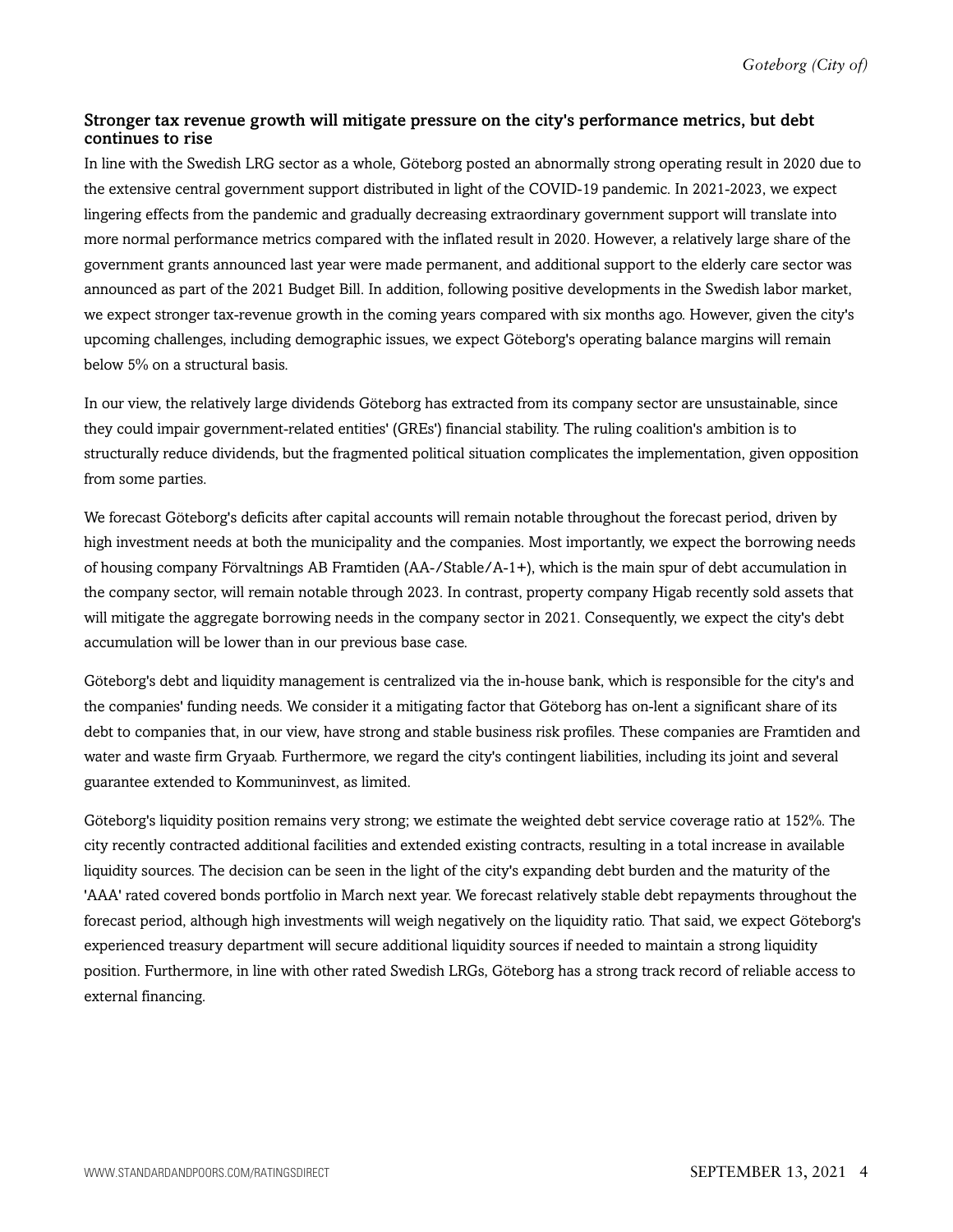## <span id="page-4-0"></span>Key Statistics

#### **Table 1**

| <b>Goteborg (City of) Selected Indicators</b>                |         |          |         |          |          |          |
|--------------------------------------------------------------|---------|----------|---------|----------|----------|----------|
| (Mil. SEK)                                                   | 2018    | 2019     | 2020    | 2021bc   | 2022bc   | 2023bc   |
| Operating revenues                                           | 42.050  | 43,550   | 43,821  | 44.800   | 45.938   | 46,773   |
| Operating expenditures                                       | 40,177  | 41,699   | 40,306  | 42,514   | 43,760   | 44,667   |
| Operating balance                                            | 1,873   | 1,851    | 3,515   | 2,285    | 2,179    | 2,106    |
| Operating balance (% of operating revenues)                  | 4.5     | 4.3      | 8.0     | 5.1      | 4.7      | 4.5      |
| Capital revenues                                             | 2,163   | 1,652    | 1,254   | 1,309    | 1,847    | 1,320    |
| Capital expenditures                                         | 4,950   | 5,682    | 6,010   | 6,000    | 6,487    | 6,500    |
| Balance after capital accounts                               | (914)   | (2, 179) | (1,241) | (2, 406) | (2, 461) | (3,074)  |
| Balance after capital accounts (% of total<br>revenues)      | (2.1)   | (4.8)    | (2.8)   | (5.2)    | (5.2)    | (6.4)    |
| Debt repaid                                                  | 5,939   | 9,872    | 10,055  | 10,222   | 11.950   | 10,384   |
| Gross borrowings                                             | 6,916   | 12,965   | 13,208  | 13,833   | 18,629   | 16,822   |
| Balance after borrowings                                     | (257)   | (446)    | 639     | (441)    | (0)      | $\Omega$ |
| Direct debt (outstanding at year-end)                        | 38,313  | 41,879   | 45,032  | 48,643   | 55,322   | 61,760   |
| Direct debt (% of operating revenues)                        | 91.1    | 96.2     | 102.8   | 108.6    | 120.4    | 132.0    |
| Tax-supported debt (outstanding at year-end)                 | 43,093  | 47,098   | 50,805  | 54,416   | 61,095   | 67,533   |
| Tax-supported debt (% of consolidated operating<br>revenues) | 73.0    | 76.5     | 82.2    | 86.1     | 94.4     | 102.5    |
| Interest (% of operating revenues)                           | 1.0     | 1.0      | 1.0     | 1.0      | 1.0      | 1.0      |
| Local GDP per capita (single units)                          | N/A     | N/A      | N/A     | N/A      | N/A      | N/A      |
| National GDP per capita (single units)                       | 477,094 | 493,600  | 481,951 | 506,733  | 528,119  | 545,883  |

The data and ratios above result in part from S&P Global Ratings' own calculations, drawing on national as well as international sources, reflecting S&P Global Ratings' independent view on the timeliness, coverage, accuracy, credibility, and usability of available information. The main sources are the financial statements and budgets, as provided by the issuer. bc--Base case reflects S&P Global Ratings' expectations of the most likely scenario. N/A--Not applicable. N.A.--Not available. N.M.--Not meaningful. SEK--Swedish krona.

## <span id="page-4-1"></span>Ratings Score Snapshot

#### **Table 2**

| <b>Goteborg (City of) Ratings Score Snapshot</b> |               |
|--------------------------------------------------|---------------|
| <b>Key rating factors</b>                        | <b>Scores</b> |
| Institutional framework                          |               |
| Economy                                          |               |
| Financial management                             | 3             |
| Budgetary perfomance                             | 3             |
| Liquidity                                        |               |
| Debt burden                                      | 3             |
| Stand-alone credit profile                       | aa+           |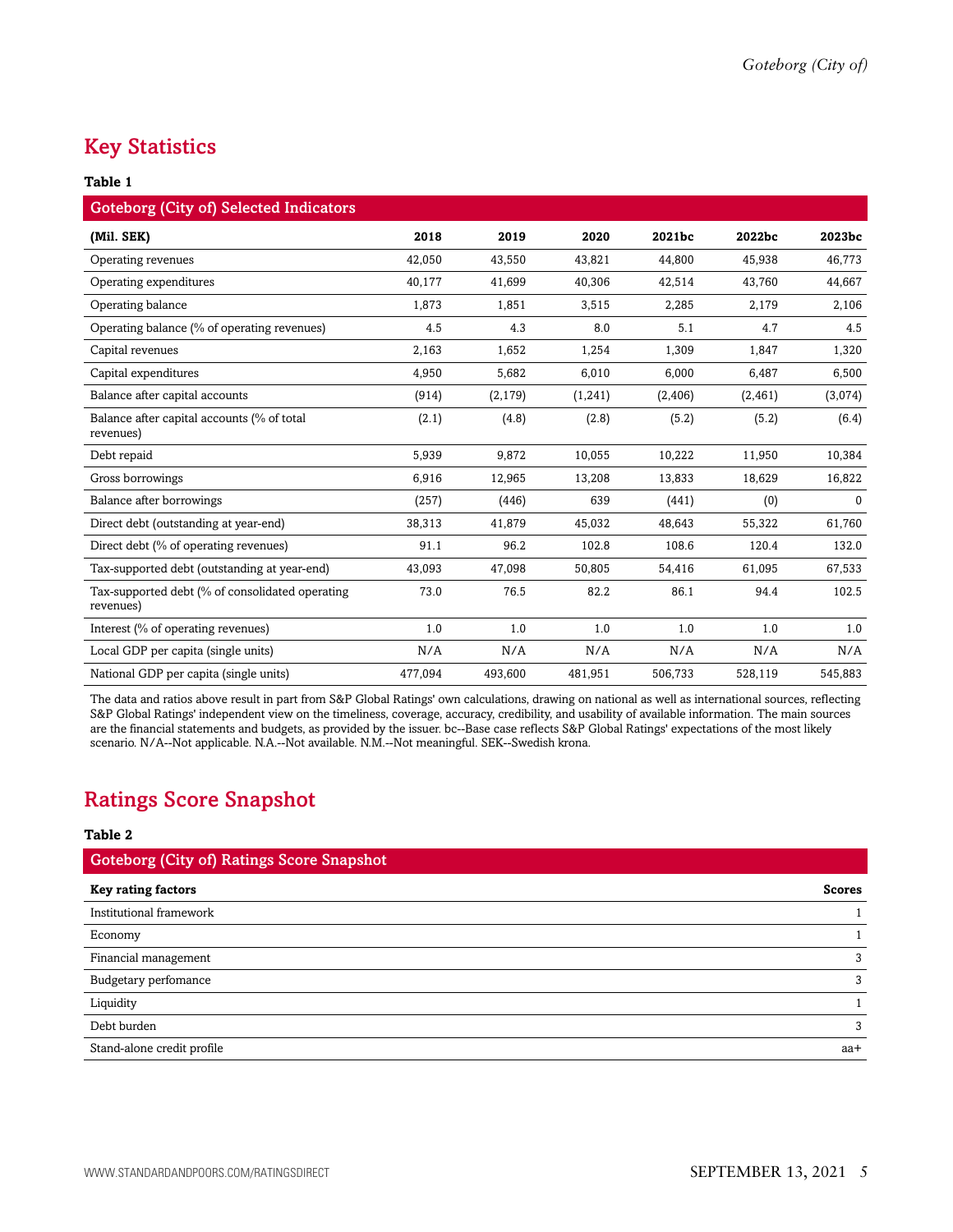#### **Table 2**

| Goteborg (City of) Ratings Score Snapshot (cont.) |        |
|---------------------------------------------------|--------|
| Key rating factors                                | Scores |
| Issuer credit rating                              | AA+    |

S&P Global Ratings bases its ratings on non-U.S. local and regional governments (LRGs) on the six main rating factors in this table. In the "Methodology For Rating Local And Regional Governments Outside Of The U.S.," published on July 15, 2019, we explain the steps we follow to derive the global scale foreign currency rating on each LRG. The institutional framework is assessed on a six-point scale: 1 is the strongest and 6 the weakest score. Our assessments of economy, financial management, budgetary performance, liquidity, and debt burden are on a five-point scale, with 1 being the strongest score and 5 the weakest.

## <span id="page-5-0"></span>Key Sovereign Statistics

• Sweden, Aug. 16, 2021

## <span id="page-5-1"></span>Related Criteria

- Criteria | Governments | International Public Finance: Methodology For Rating Local And Regional Governments Outside Of The U.S., July 15, 2019
- General Criteria: Methodology For Linking Long-Term And Short-Term Ratings, April 7, 2017
- General Criteria: Principles Of Credit Ratings, Feb. 16, 2011

### <span id="page-5-2"></span>Related Research

- Institutional Framework Assessments For International Local And Regional Governments, Sept. 8, 2021
- Extra Funding In Sweden's 2021 Budget Will Support LRGs, Sept. 24, 2020
- COVID-19: Fiscal Response Will Lift Local And Regional Government Borrowing To Record High, June 9, 2020
- COVID-19 Could Further Strain Swedish LRGs' Budgets, May 20, 2020
- Swedish Government To Mitigate Impact From Coronavirus On Local And Regional Governments, March 11, 2020
- Public Finance System Overview: Swedish Municipalities And Regions, Dec. 3, 2019

| Ratings Detail (As Of September 13, 2021)* |                    |  |  |  |
|--------------------------------------------|--------------------|--|--|--|
| Goteborg (City of)                         |                    |  |  |  |
| Issuer Credit Rating                       | $AA+$ /Stable/A-1+ |  |  |  |
| Nordic Regional Scale                      | $-/-/K-1$          |  |  |  |
| Commercial Paper                           | $A-1+$             |  |  |  |
| Nordic Regional Scale                      | $K-1$              |  |  |  |
| Senior Unsecured                           | $AA+$              |  |  |  |
| Short-Term Debt                            | $A-1+$             |  |  |  |
| <b>Issuer Credit Ratings History</b>       |                    |  |  |  |
| 30-Nov-2007<br>Foreign Currency            | $AA+$ /Stable/A-1+ |  |  |  |
| 21-Jun-2007                                | $AA/Positive/A-1+$ |  |  |  |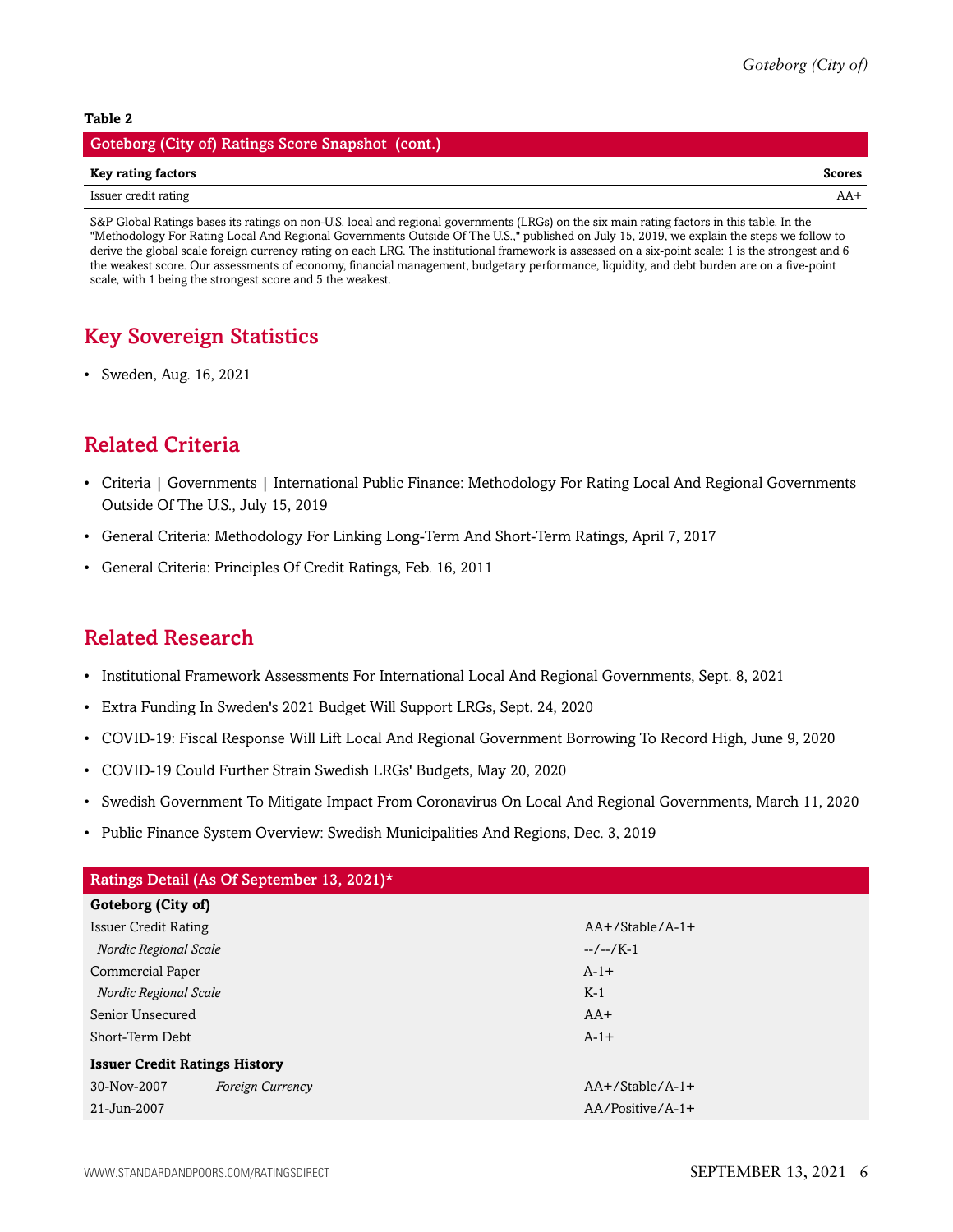| Ratings Detail (As Of September 13, 2021)*(cont.) |                       |                    |  |  |
|---------------------------------------------------|-----------------------|--------------------|--|--|
| 10-Apr-2000                                       |                       | $AA/Stable/A-1+$   |  |  |
| 30-Nov-2007                                       | Local Currency        | $AA+/Stable/A-1+$  |  |  |
| 21-Jun-2007                                       |                       | $AA/Positive/A-1+$ |  |  |
| 10-Apr-2000                                       |                       | $AA/Stable/A-1+$   |  |  |
| 31-Dec-1998                                       | Nordic Regional Scale | $-/-1$             |  |  |

\*Unless otherwise noted, all ratings in this report are global scale ratings. S&P Global Ratings' credit ratings on the global scale are comparable across countries. S&P Global Ratings' credit ratings on a national scale are relative to obligors or obligations within that specific country. Issue and debt ratings could include debt guaranteed by another entity, and rated debt that an entity guarantees.

#### **Additional Contact:**

EMEA Sovereign and IPF; SovereignIPF@spglobal.com